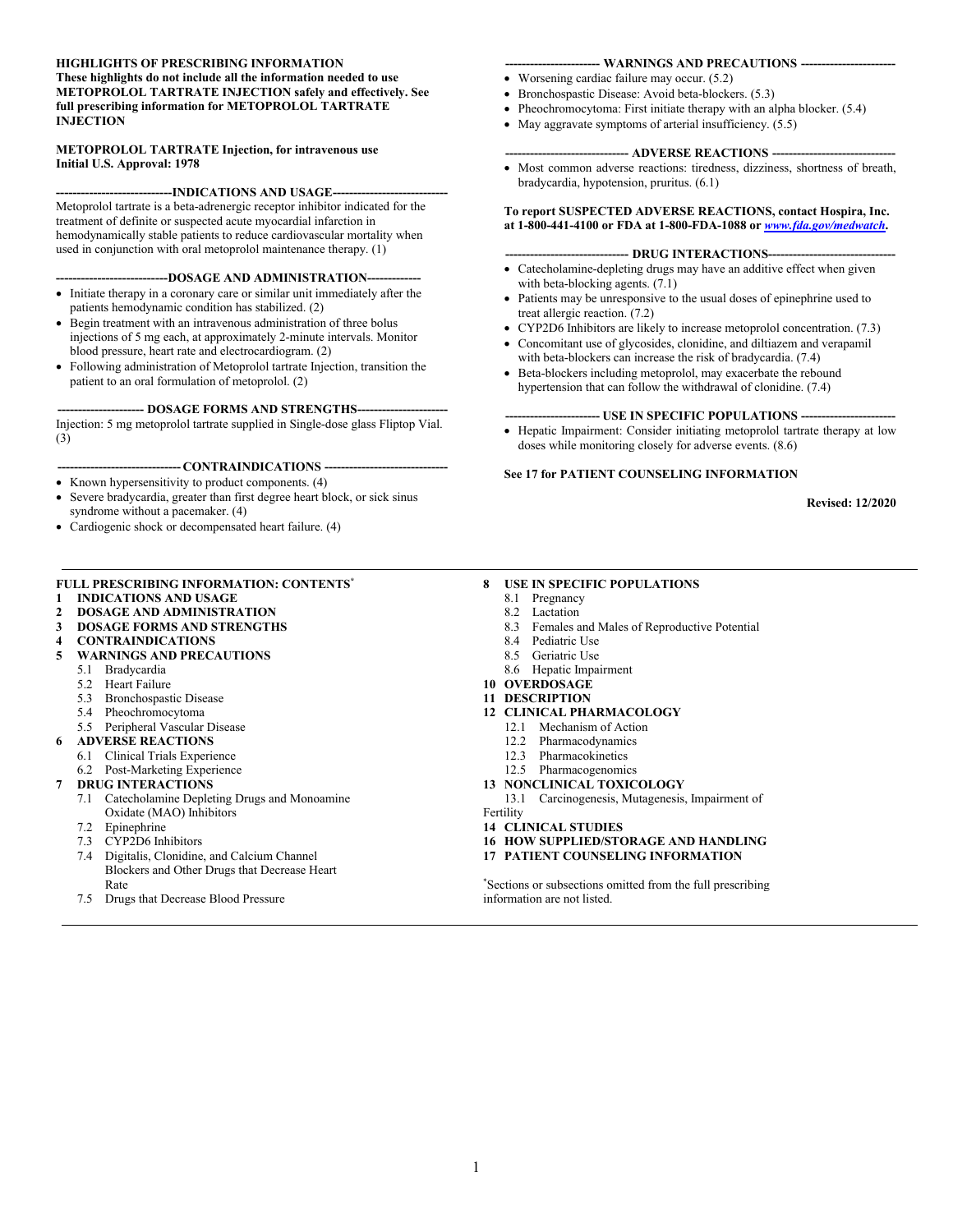## **FULL PRESCRIBING INFORMATION**

### **1 INDICATIONS AND USAGE**

Metoprolol tartrate Injection is indicated in the treatment of definite or suspected acute myocardial infarction in hemodynamically stable patients to reduce cardiovascular mortality when used in conjunction with oral metoprolol maintenance therapy.

## **2 DOSAGE AND ADMINISTRATION**

Parenteral drug products should be inspected visually for particulate matter and discoloration prior to administration, whenever solution and container permit.

Initiate treatment in a coronary care or similar unit immediately after the patient's hemodynamic condition has stabilized.

Begin treatment in this early phase with the intravenous administration of three bolus injections of 5 mg of Metoprolol tartrate each; give the injections at approximately 2-minute intervals. During the intravenous administration of Metoprolol tartrate, monitor blood pressure, heart rate, and electrocardiogram.

Transition to Oral Metoprolol:

Following administration of Metoprolol tartrate Injection, transition patients to an oral formulation of metoprolol. See prescribing information for oral metoprolol for dose selection.

## **3 DOSAGE FORMS AND STRENGTHS**

Injection: 5 mg metoprolol tartrate supplied in 5 mL Single-dose glass Fliptop Vial.

### **4 CONTRAINDICATIONS**

Hypersensitivity to Metoprolol tartrate and related derivatives, or to any of the excipients; hypersensitivity to other beta-blockers (cross sensitivity between beta-blockers can occur).

Metoprolol tartrate is contraindicated in patients with a heart rate <45 beats/min; second- and third-degree heart block (unless a functioning pacemaker is present); significant first-degree heart block (P-R interval ≥0.24 sec); systolic blood pressure <100 mmHg; or decompensated cardiac failure.

### **5 WARNINGS AND PRECAUTIONS**

### **5.1 Bradycardia**

Bradycardia, including sinus pause, heart block, and cardiac arrest have occurred with the use of Metoprolol tartrate. Patients with first-degree atrioventricular block, sinus node dysfunction, or conduction disorders may be at increased risk. Monitor heart rate and rhythm in patients receiving Metoprolol tartrate. If severe bradycardia develops, reduce or stop Metoprolol tartrate.

### **5.2 Heart Failure**

Worsening cardiac failure may occur during metoprolol use. If such symptoms occur, increase diuretics and restore clinical stability before administering the next dose of metoprolol *[see Dosage and Administration (2)]*.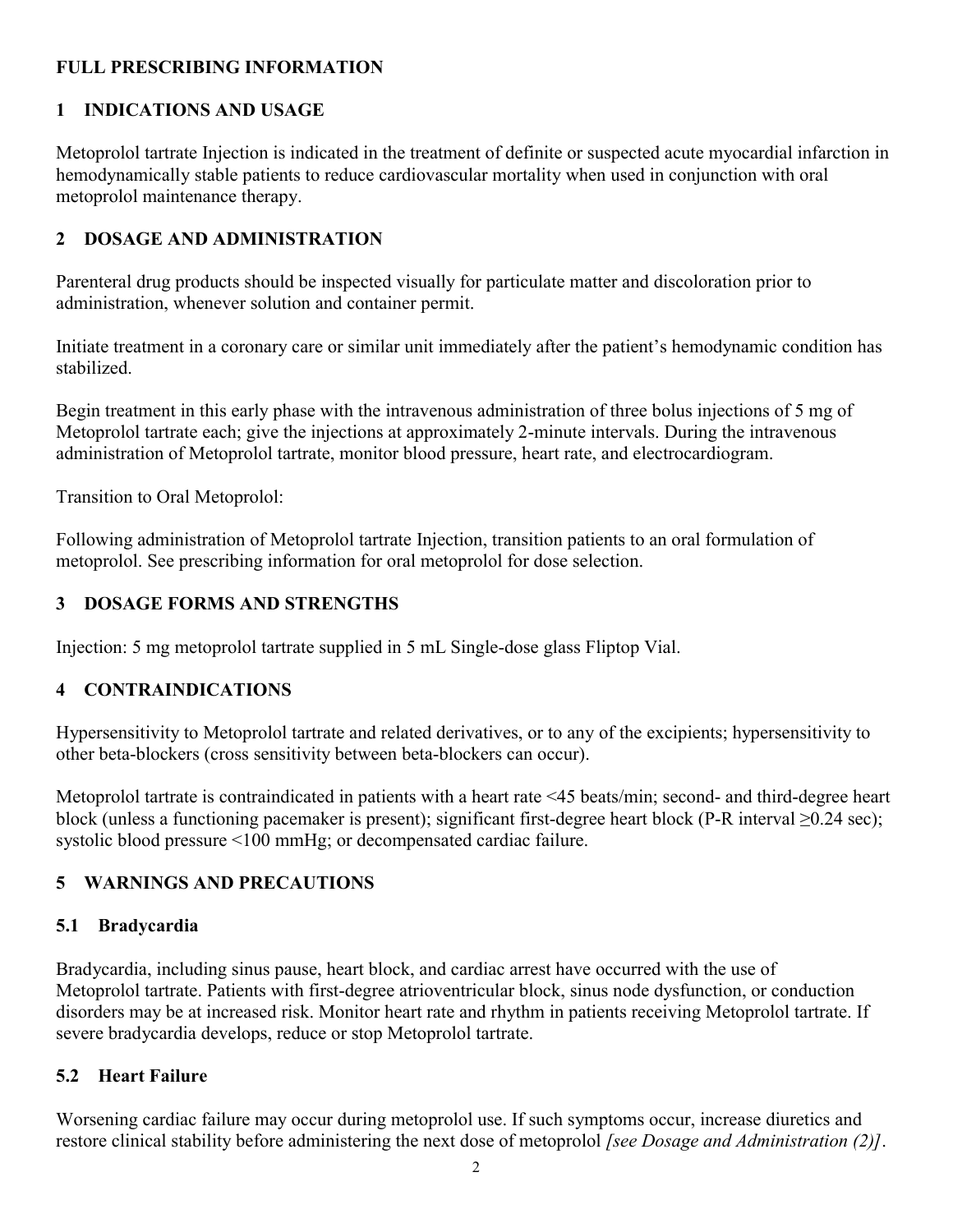Such episodes do not preclude subsequent successful titration of oral metoprolol.

# **5.3 Bronchospastic Disease**

#### PATIENTS WITH BRONCHOSPASTIC DISEASES, IN GENERAL, SHOULD NOT RECEIVE BETA-BLOCKERS because they can exacerbate bronchospasm. Because of its relative beta<sub>1</sub> cardio-selectivity, however, metoprolol may be used in patients with bronchospastic disease for initial treatment of myocardial infarction. Bronchodilators, including beta<sub>2</sub>-agonists, should be readily available or administered concomitantly *[see Dosage and Administration (2)].*

# **5.4 Pheochromocytoma**

If metoprolol tartrate is used in the setting of pheochromocytoma, it should be given in combination with an alpha blocker, and only after the alpha blocker has been initiated. Administration of beta-blockers alone in the setting of pheochromocytoma has been associated with a paradoxical increase in blood pressure due to the attenuation of beta-mediated vasodilatation in skeletal muscle.

# **5.5 Peripheral Vascular Disease**

Beta-blockers can precipitate or aggravate symptoms of arterial insufficiency in patients with peripheral vascular disease.

# **6 ADVERSE REACTIONS**

The following adverse reactions are described elsewhere in labeling:

- Worsening angina or myocardial infarction *[see Warnings and Precautions (5)]*
- Worsening heart failure *[see Warnings and Precautions (5)]*
- Worsening AV block *[see Contraindications (4)]*

# **6.1 Clinical Trials Experience**

Because clinical trials are conducted under widely varying conditions, adverse reaction rates observed in the clinical trials of a drug cannot be directly compared to rates in the clinical trials of another drug and may not reflect the rates observed in practice. The adverse reaction information from clinical trials does, however, provide a basis for identifying the adverse events that appear to be related to drug use and for approximating rates.

# Myocardial Infarction

These adverse reactions were reported from treatment regimens where intravenous Metoprolol tartrate was administered, when tolerated.

*Central Nervous System:* Tiredness has been reported in about 1 of 100 patients. Vertigo, sleep disturbances, hallucinations, headache, dizziness, visual disturbances, confusion, and reduced libido have also been reported, but a drug relationship is not clear.

*Cardiovascular:* In a randomized comparison of Metoprolol tartrate and placebo, the following adverse reactions were reported: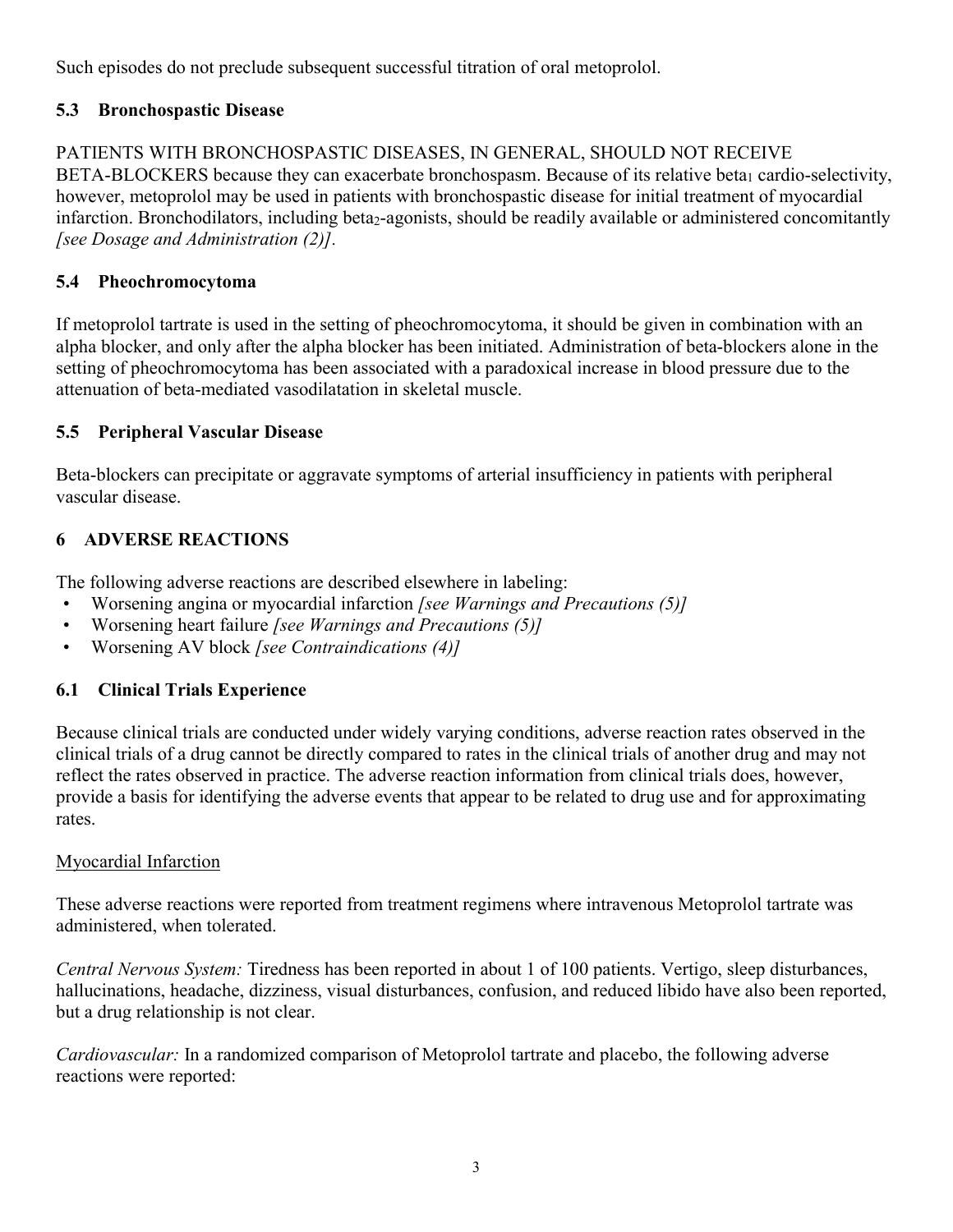|                                                | <b>Metoprolol Tartrate</b> | <b>Placebo</b> |
|------------------------------------------------|----------------------------|----------------|
| Hypotension (systolic BP $\leq 90$ mmHg)       | 27.4%                      | 23.2%          |
| Bradycardia (heart rate <40 beats/min)         | 15.9%                      | $6.7\%$        |
| Second- or third-degree heart block            | 4.7%                       | $4.7\%$        |
| First-degree heart block (P-R $\geq$ 0.26 sec) | 5.3%                       | 1.9%           |
| Heart failure                                  | 27.5%                      | 29.6%          |

*Respiratory:* Dyspnea of pulmonary origin has been reported in fewer than 1 of 100 patients.

*Gastrointestinal:* Nausea and abdominal pain have been reported in fewer than 1 of 100 patients.

*Miscellaneous:* Unstable diabetes and claudication have been reported.

### **6.2 Post-Marketing Experience**

The following adverse reactions have been identified during post-approval use of metoprolol. Because these reactions are reported voluntarily from a population of uncertain size, it is not always possible to reliably estimate their frequency or establish a causal relationship to drug exposure.

*Cardiovascular:* Cold extremities, arterial insufficiency (usually of the Raynaud type), palpitations, peripheral edema, syncope, and hypotension.

*Respiratory:* Wheezing (bronchospasm), dyspnea.

*Central Nervous System:* Confusion, short-term memory loss, headache, nightmares, insomnia, nervousness, hallucinations.

*Gastrointestinal:* Nausea, dry mouth, constipation, flatulence, heartburn, hepatitis, vomiting.

*Hypersensitive Reactions:* Pruritus.

*Miscellaneous:* Musculoskeletal pain, arthritis, blurred vision, decreased libido, tinnitus, reversible alopecia, agranulocytosis, dry eyes, worsening of psoriasis, Peyronie's disease, photosensitivity.

### **7 DRUG INTERACTIONS**

### **7.1 Catecholamine Depleting Drugs and Monoamine Oxidate (MAO) Inhibitors**

Catecholamine depleting drugs (e.g., reserpine) and monoamine oxidase (MAO) inhibitors) may have an additive effect when given with beta-blocking agents. Observe patients treated with metoprolol plus a catecholamine depletor for evidence of hypotension or marked bradycardia, which may produce vertigo, syncope, or postural hypotension.

### **7.2 Epinephrine**

While taking beta-blockers, patients with a history of severe anaphylactic reactions to a variety of allergens may be more reactive to repeated challenge and may be unresponsive to the usual doses of epinephrine used to treat an allergic reaction.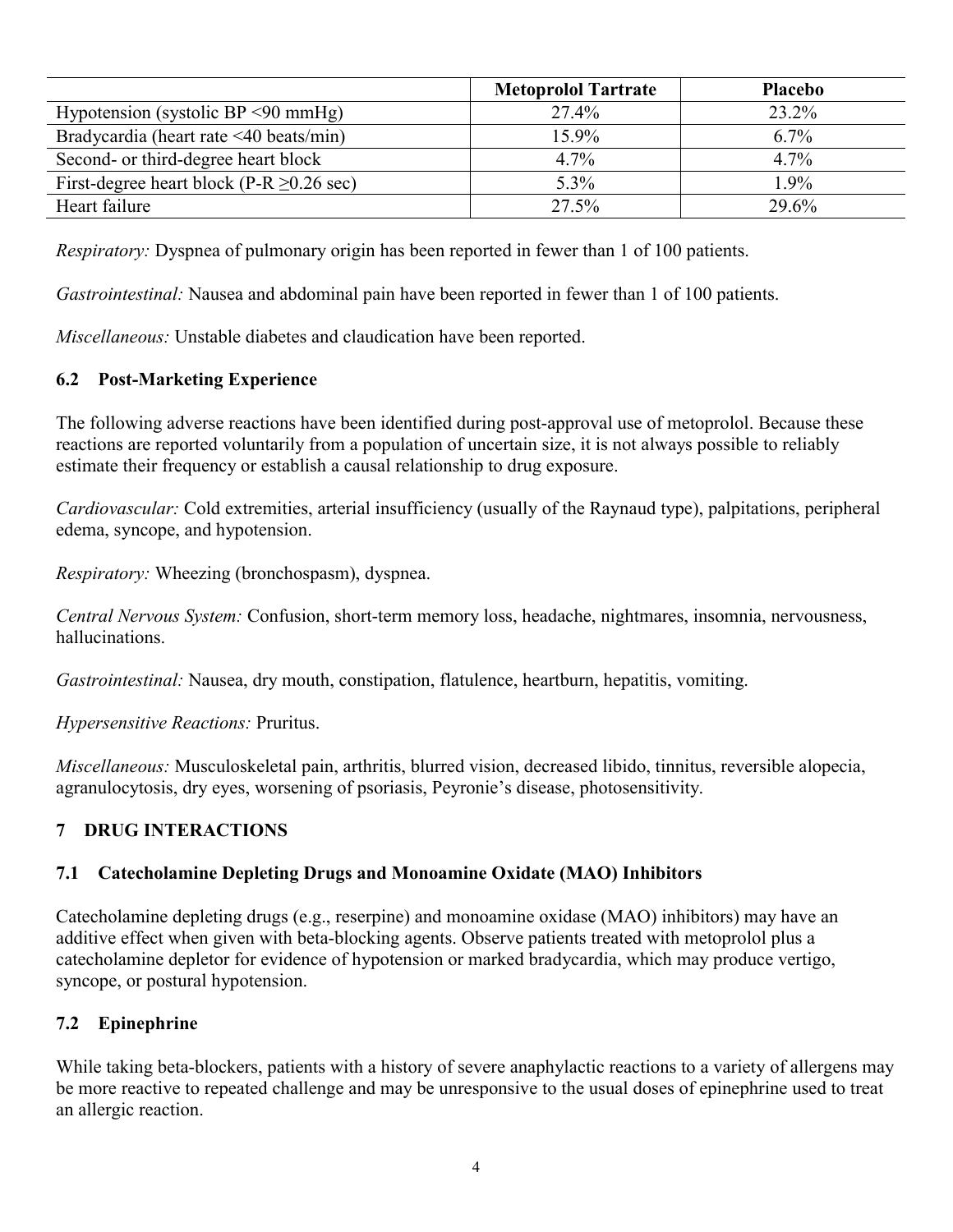# **7.3 CYP2D6 Inhibitors**

Drugs that are strong inhibitors of CYP2D6, such as quinidine, fluoxetine, paroxetine, and propafenone, were shown to double metoprolol concentrations. While there is no information about moderate or weak inhibitors, these too are likely to increase metoprolol concentration. Increases in plasma concentration decrease the cardioselectivity of metoprolol *[see Clinical Pharmacology (12.3)]. Monitor patients closely, when the combination cannot be avoided.* 

## **7.4 Digitalis, Clonidine, and Calcium Channel Blockers and Other Drugs that Decrease Heart Rate**

Digitalis glycosides, clonidine, diltiazem and verapamil slow atrioventricular conduction and decrease heart rate. Concomitant administration of beta-blockers with these and other drugs known to decrease heart rate such as sphingosine-1-phosphate receptor modulators (e.g. fingolimod) may result in additive heart rate lowering effects.

If clonidine and metoprolol are coadministered, withdraw the metoprolol several days before the gradual withdrawal of clonidine because beta-blockers may exacerbate the rebound hypertension that can follow the withdrawal of clonidine. If replacing clonidine by beta-blocker therapy, delay the introduction of beta-blockers for several days after clonidine administration has stopped*.*

## **7.5 Drugs that Decrease Blood Pressure**

Concomitant administration of beta-blockers with other drugs known to decrease blood pressure may result in an enhanced hypotensive effect.

# **8 USE IN SPECIFIC POPULATIONS**

### **8.1 Pregnancy**

### Risk Summary

Available data from published observational studies have not demonstrated an association of adverse developmental outcomes with maternal use of metoprolol during pregnancy *(see Data).* Untreated hypertension and heart failure during pregnancy can lead to adverse outcomes for the mother and the fetus *(see Clinical Considerations)*. In animal reproduction studies, metoprolol has been shown to increase post-implantation loss and decrease neonatal survival in rats at oral dosages of 500 mg/kg/day, approximately 24 times the daily dose of 200 mg in a 60-kg patient on a mg/m<sup>2</sup> basis.

All pregnancies have a background risk of birth defect, loss, or other adverse outcomes. The estimated background risk of major birth defects and miscarriage for the indicated population is unknown. In the U.S. general population, the estimated background risk of major birth defects and miscarriage in clinically recognized pregnancies is 2 to 4% and 15 to 20%, respectively.

### Clinical consideration

### *Disease-associated maternal and/or embryo/fetal risk*

Hypertension in pregnancy increases the maternal risk for pre-eclampsia, gestational diabetes, premature delivery, and delivery complications (e.g., need for cesarean section, and post-partum hemorrhage). Hypertension increases the fetal risk for intrauterine growth restriction and intrauterine death. Pregnant women with hypertension should be carefully monitored and managed accordingly.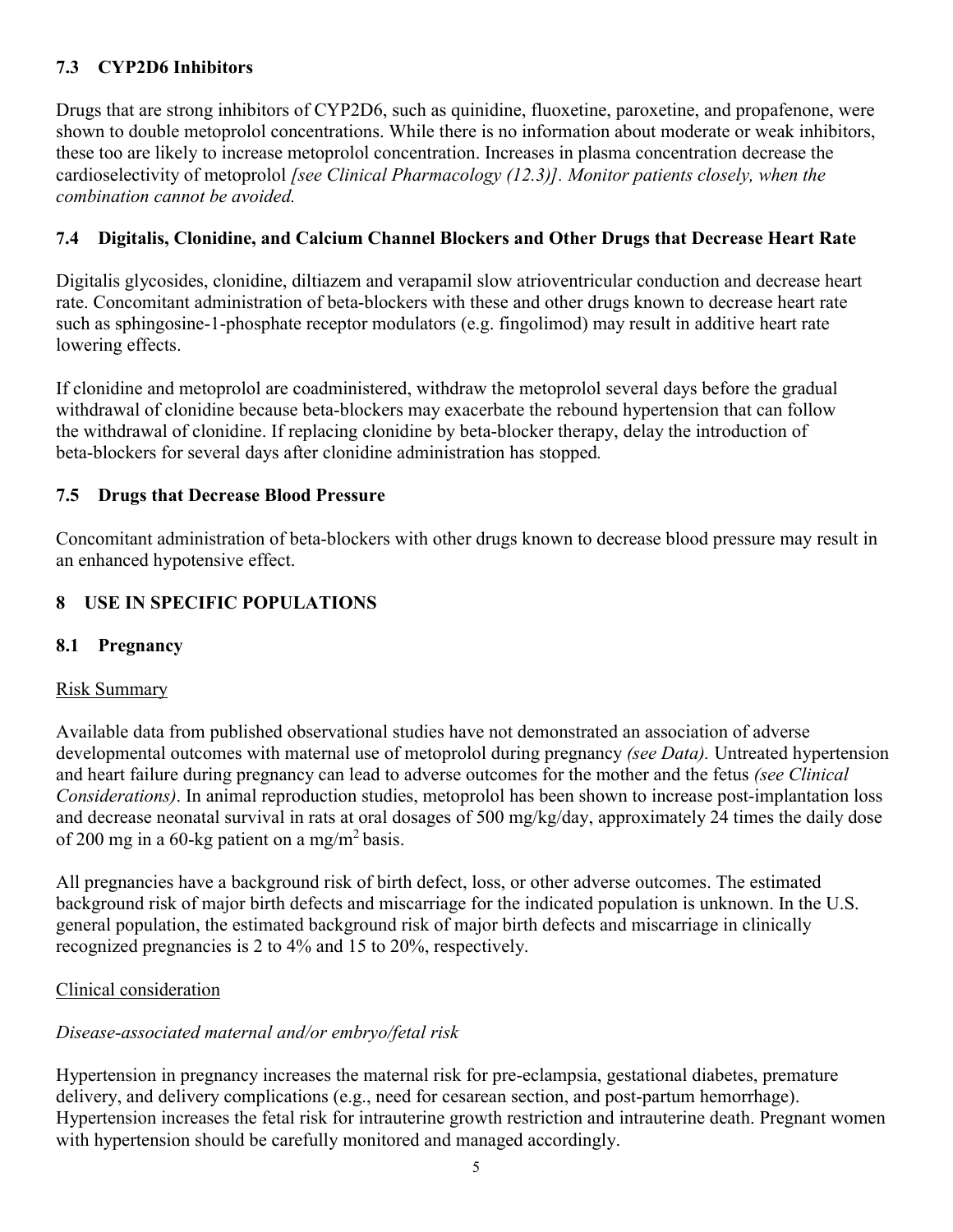Stroke volume and heart rate increase during pregnancy, increasing cardiac output, especially during the first trimester. There is a risk for preterm birth with pregnant women with chronic heart failure in 3<sup>rd</sup> trimester of pregnancy.

## *Fetal/Neonatal adverse reactions*

Metoprolol crosses the placenta. Neonates born to mothers who are receiving metoprolol during pregnancy, may be at risk for hypotension, hypoglycemia, bradycardia, and respiratory depression. Observe neonates for symptoms of hypotension, bradycardia, hypoglycemia and respiratory depression and manage accordingly.

### Data

## *Human Data*

Data from published observational studies did not demonstrate an association of major congenital malformations and use of metoprolol in pregnancy. The published literature has reported inconsistent findings of intrauterine growth retardation, preterm birth and perinatal mortality with maternal use of metoprolol during pregnancy; however, these studies have methodological limitations hindering interpretation. Methodological limitations include retrospective design, concomitant use of other medications, and other unadjusted confounders that may account for the study findings including the underlying disease in the mother. These observational studies cannot definitely establish or exclude any drug-associated risk during pregnancy.

## *Animal Data*

Metoprolol has been shown to increase post-implantation loss and decrease neonatal survival in rats at oral dosages of 500 mg/kg/day, i.e. 24 times, on a mg/m<sup>2</sup> basis, the daily dose of 200 mg in a 60-kg patient.

No fetal abnormalities were observed when pregnant rats received metoprolol orally up to a dose of 200 mg/kg/day, i.e. 10 times, the daily dose of 200 mg in a 60-kg patient.

# **8.2 Lactation**

### Risk Summary

Limited available data from published literature report that metoprolol is present in human milk. The estimated daily infant dose of metoprolol received from breastmilk range from 0.05 mg to less than 1 mg. The estimated relative infant dosage was 0.5% to 2% of the mother's weight-adjusted dosage *(see Data).* No adverse reactions of metoprolol on the breastfed infant have been identified. There is no information regarding the effects of metoprolol on milk production.

### Clinical consideration

### *Monitoring for adverse reactions*

For a lactating woman who is a slow metabolizer of metoprolol, monitor the breastfed infant for bradycardia and other symptoms of beta-blockade such as dry mouth, skin or eyes, diarrhea or constipation. In a report of 6 mothers taking metoprolol, none reported adverse effects in her breastfed infant.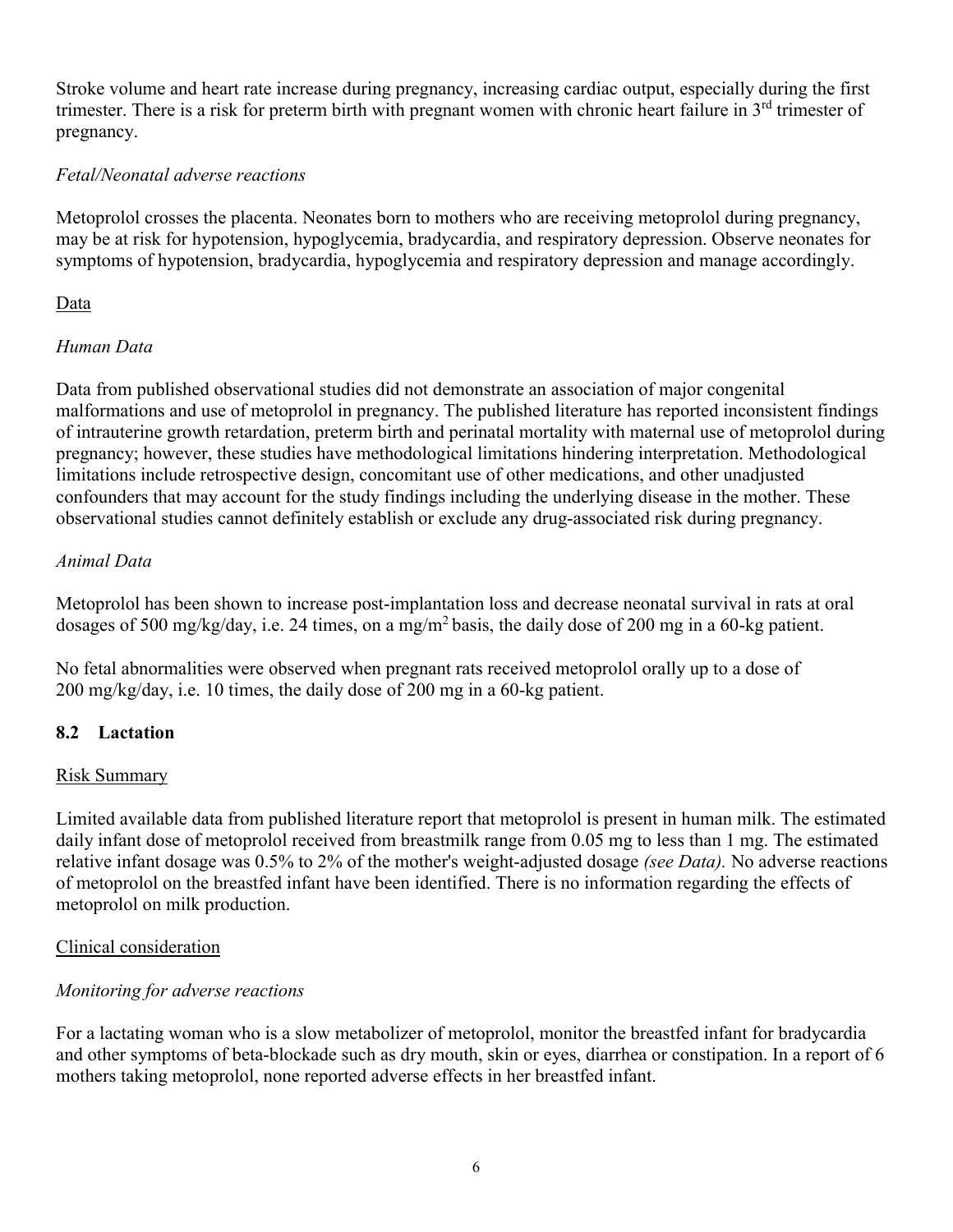# Data

Limited published cases estimate the infant daily dose of metoprolol received from breast milk range from 0.05 mg to less than 1 mg.

In 2 women who were taking unspecified amount of metoprolol, milk samples were taken after one dose of metoprolol. The estimated amount of metoprolol and alpha-hydroxymetoprolol in breast milk is reported to be less than 2% of the mother's weight-adjusted dosage.

In a small study, breast milk was collected every 2 to 3 hours over one dosage interval, in three mothers (at least 3 months postpartum) who took metoprolol of unspecified amount. The average amount of metoprolol present in breast milk was 71.5 mcg/day (range 17.0 to 158.7). The average relative infant dosage was 0.5% of the mother's weight-adjusted dosage.

# **8.3 Females and Males of Reproductive Potential**

# Risk Summary

Based on the published literature, beta-blockers (including metoprolol) may cause erectile dysfunction and inhibit sperm motility. In animal fertility studies, metoprolol has been associated with reversible adverse effects on spermatogenesis starting at oral dose level of 3.5 mg/kg in rats, which would correspond to a dose of 34 mg/day in humans in mg/m<sup>2</sup> equivalent, although other studies have shown no effect of metoprolol on reproductive performance in male rats.

No evidence of impaired fertility due to metoprolol was observed in rats *[see Nonclinical Toxicology (13.1)].*

# **8.4 Pediatric Use**

Safety and effectiveness in pediatric patients have not been established.

# **8.5 Geriatric Use**

In worldwide clinical trials of Metoprolol tartrate in myocardial infarction, where approximately 478 patients were over 65 years of age (0 over 75 years of age), no age-related differences in safety and effectiveness were found. Other reported clinical experience in myocardial infarction has not identified differences in response between the elderly and younger patients. However, greater sensitivity of some elderly individuals taking Metoprolol tartrate cannot be categorically ruled out. Therefore, in general, it is recommended that dosing proceed with caution in this population.

# **8.6 Hepatic Impairment**

No studies have been performed with metoprolol in patients with hepatic impairment. Because metoprolol is metabolized by the liver, metoprolol blood levels are likely to increase substantially with poor hepatic function. Therefore, initiate therapy at doses lower than those recommended for a given indication.

# **10 OVERDOSAGE**

*Signs and Symptoms* - Overdosage of metoprolol may lead to severe bradycardia, hypotension, and cardiogenic shock. Clinical presentation can also include: atrioventricular block, heart failure, bronchospasm, hypoxia, impairment of consciousness/coma, nausea and vomiting.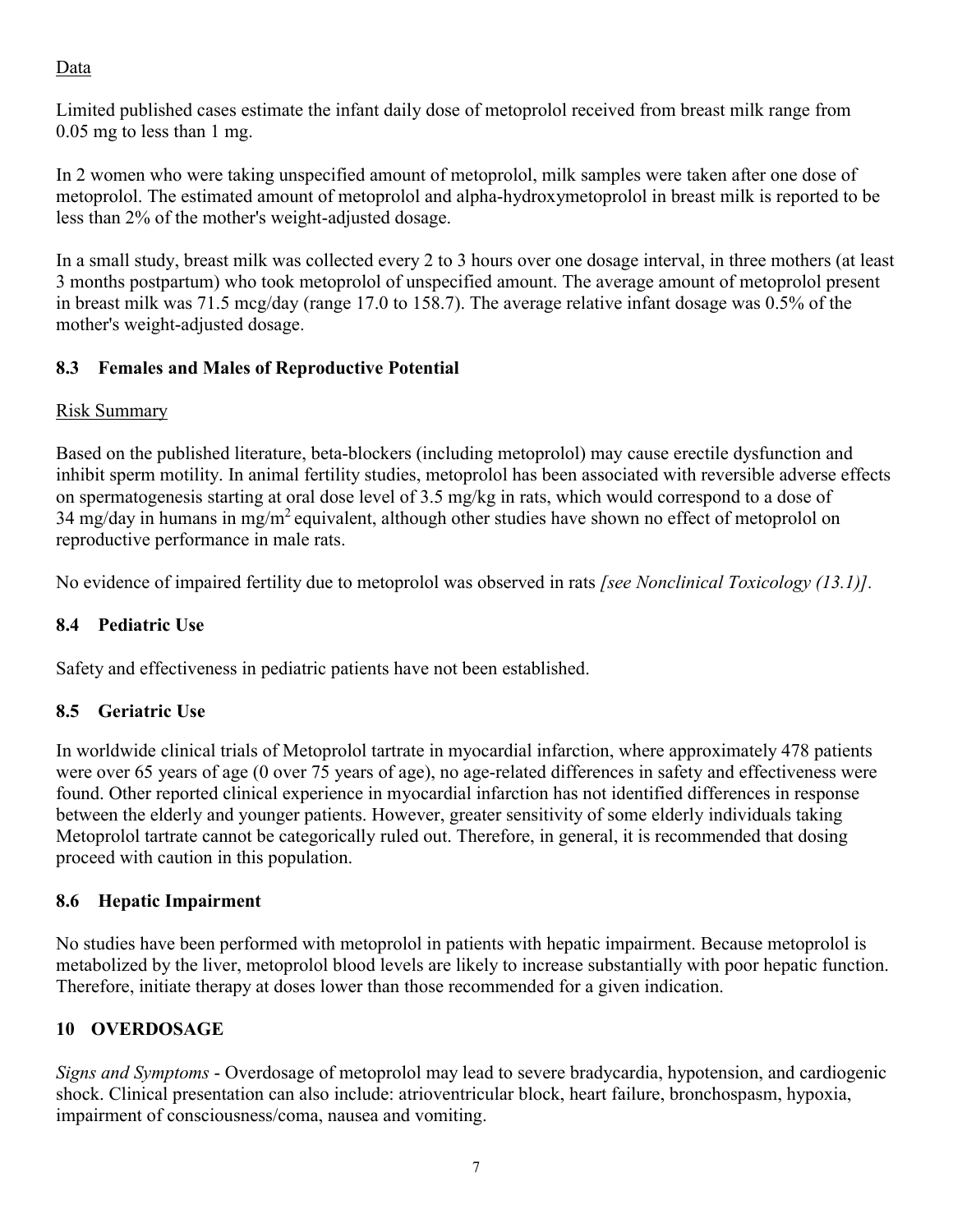*Treatment* – Consider treating the patient with intensive care. Patients with myocardial infarction or heart failure may be prone to significant hemodynamic instability. Beta-blocker overdose may result in significant resistance to resuscitation with adrenergic agents, including beta-agonists. On the basis of the pharmacologic actions of metoprolol, employ the following measures.

Hemodialysis is unlikely to make a useful contribution to metoprolol elimination *[see Clinical Pharmacology (12.3)].*

*Bradycardia*: Evaluate the need for atropine, adrenergic-stimulating drugs or pacemaker to treat bradycardia and conduction disorders.

*Hypotension*: Treat underlying bradycardia. Consider intravenous vasopressor infusion, such as dopamine or norepinephrine.

*Heart failure and shock*: May be treated when appropriate with suitable volume expansion, injection of glucagon (if necessary, followed by an intravenous infusion of glucagon), intravenous administration of adrenergic drugs such as dobutamine, with  $\alpha$ 1 receptor agonistic drugs added in presence of vasodilation.

*Bronchospasm*: Can usually be reversed by bronchodilators.

# **11 DESCRIPTION**

Metoprolol tartrate Injection, USP, is a selective beta<sub>1</sub>-adrenoreceptor blocking agent, available in 5 mL vials for intravenous administration. Each vial contains a sterile solution of metoprolol tartrate USP, 5 mg, and sodium chloride USP, 45 mg. Metoprolol tartrate USP is  $(\pm)$ -1-(Isopropylamino)-3-[p-(2methoxyethyl) phenoxy]-2-propanol (2:1) *dextro*-tartrate salt, and its structural formula is:



Metoprolol tartrate USP is a white, practically odorless, crystalline powder with a molecular weight of 684.83. It is very soluble in water; freely soluble in methylene chloride, in chloroform, and in alcohol; slightly soluble in acetone; and insoluble in ether.

# **12 CLINICAL PHARMACOLOGY**

### **12.1 Mechanism of Action**

Metoprolol is a beta<sub>1</sub>-selective (cardioselective) adrenergic receptor blocking agent. This preferential effect is not absolute, however, and at higher plasma concentrations, metoprolol also inhibits beta<sub>2</sub>-adrenoreceptors, chiefly located in the bronchial and vascular musculature.

Metoprolol has no intrinsic sympathomimetic activity, and membrane-stabilizing activity is detectable only at plasma concentrations much greater than required for beta-blockade. Animal and human experiments indicate that metoprolol slows the sinus rate and decreases AV nodal conduction.

The relative beta<sub>1</sub>-selectivity of metoprolol has been confirmed by the following:  $(1)$  In normal subjects, metoprolol is unable to reverse the beta<sub>2</sub>-mediated vasodilating effects of epinephrine. This contrasts with the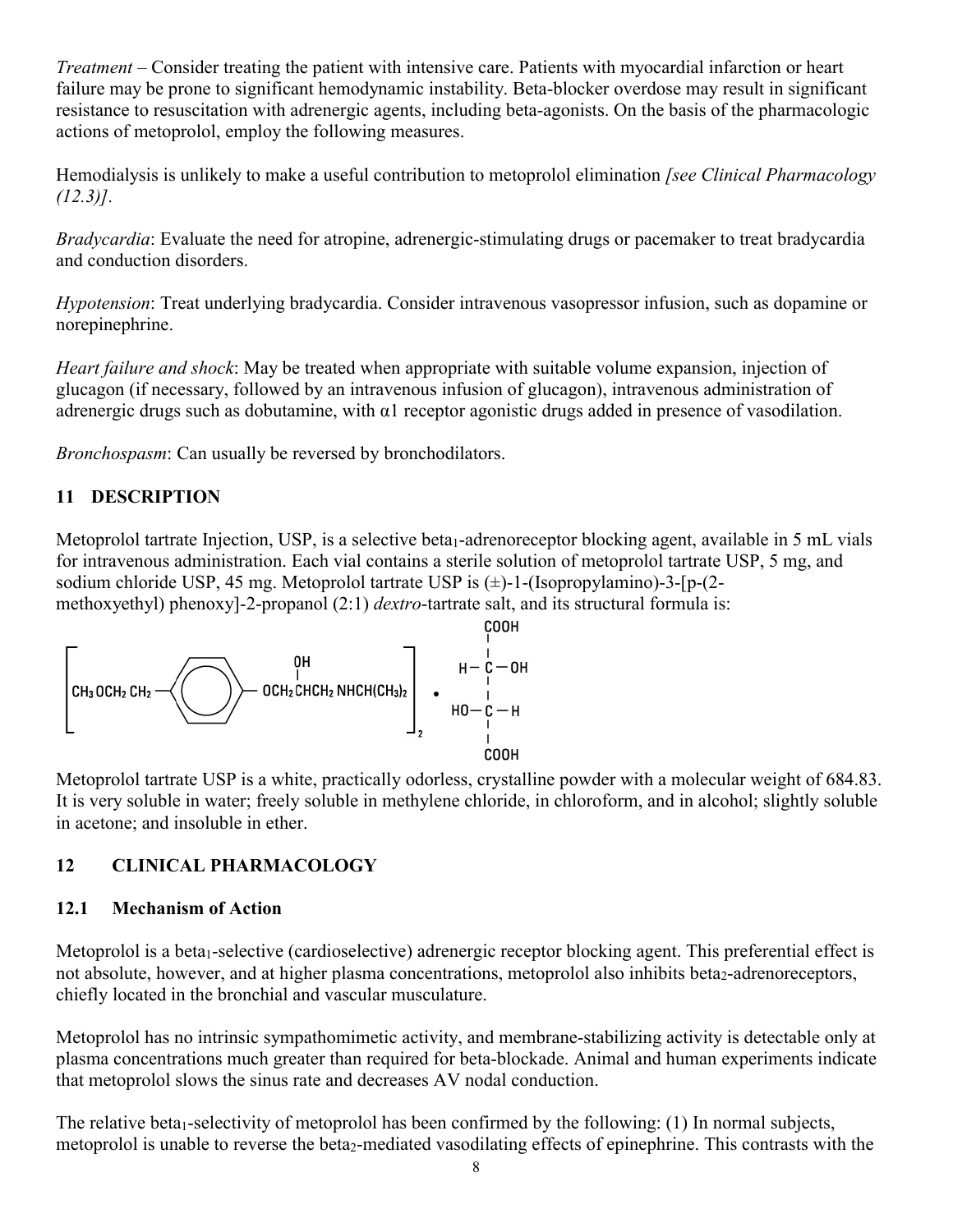effect of nonselective beta-blockers, which completely reverse the vasodilating effects of epinephrine. (2) In asthmatic patients, metoprolol reduces  $FEV<sub>1</sub>$  and  $FVC$  significantly less than a nonselective beta-blocker, propranolol, at equivalent beta<sub>1</sub>-receptor blocking doses.

The precise mechanism of action of Metoprolol tartrate in patients with suspected or definite myocardial infarction is not known.

# **12.2 Pharmacodynamics**

When the drug was infused over a 10-minute period, in normal volunteers, maximum beta-blockade was achieved at approximately 20 minutes. Equivalent maximal beta-blocking effect is achieved with oral and intravenous doses in the ratio of approximately 2.5:1. There is a linear relationship between the log of plasma levels and reduction of exercise heart rate.

In several studies of patients with acute myocardial infarction, intravenous followed by oral administration of Metoprolol tartrate caused a reduction in heart rate, systolic blood pressure and cardiac output. Stroke volume, diastolic blood pressure and pulmonary artery end diastolic pressure remained unchanged.

# **12.3 Pharmacokinetics**

# **Distribution**

About 12% of the drug is bound to human serum albumin.

Metoprolol crosses the blood-brain barrier and has been reported in the CSF in a concentration 78% of the simultaneous plasma concentration.

# Elimination

Elimination is mainly by biotransformation in the liver, and the plasma half-life ranges from approximately 3 to 7 hours.

# Metabolism

Metoprolol is a racemic mixture of R- and S- enantiomers, and is primarily metabolized by CYP2D6. When administered orally, it exhibits stereoselective metabolism that is dependent on oxidation phenotype.

# Excretion

Less than 5% of an oral dose of metoprolol is recovered unchanged in the urine; the rest is excreted by the kidneys as metabolites that appear to have no beta-blocking activity. Following intravenous administration of metoprolol, the urinary recovery of unchanged drug is approximately 10%.

Mean dialytic clearance of metoprolol following oral administration in patients receiving high-flux hemodialysis is 87 mL/min. Mean total systemic clearance of metoprolol following intravenous administration in patients with chronic renal failure is 1 L/min.

# Drug Interactions

# *CYP2D6*

Metoprolol is metabolized predominantly by CYP2D6. In healthy subjects with CYP2D6 extensive metabolizer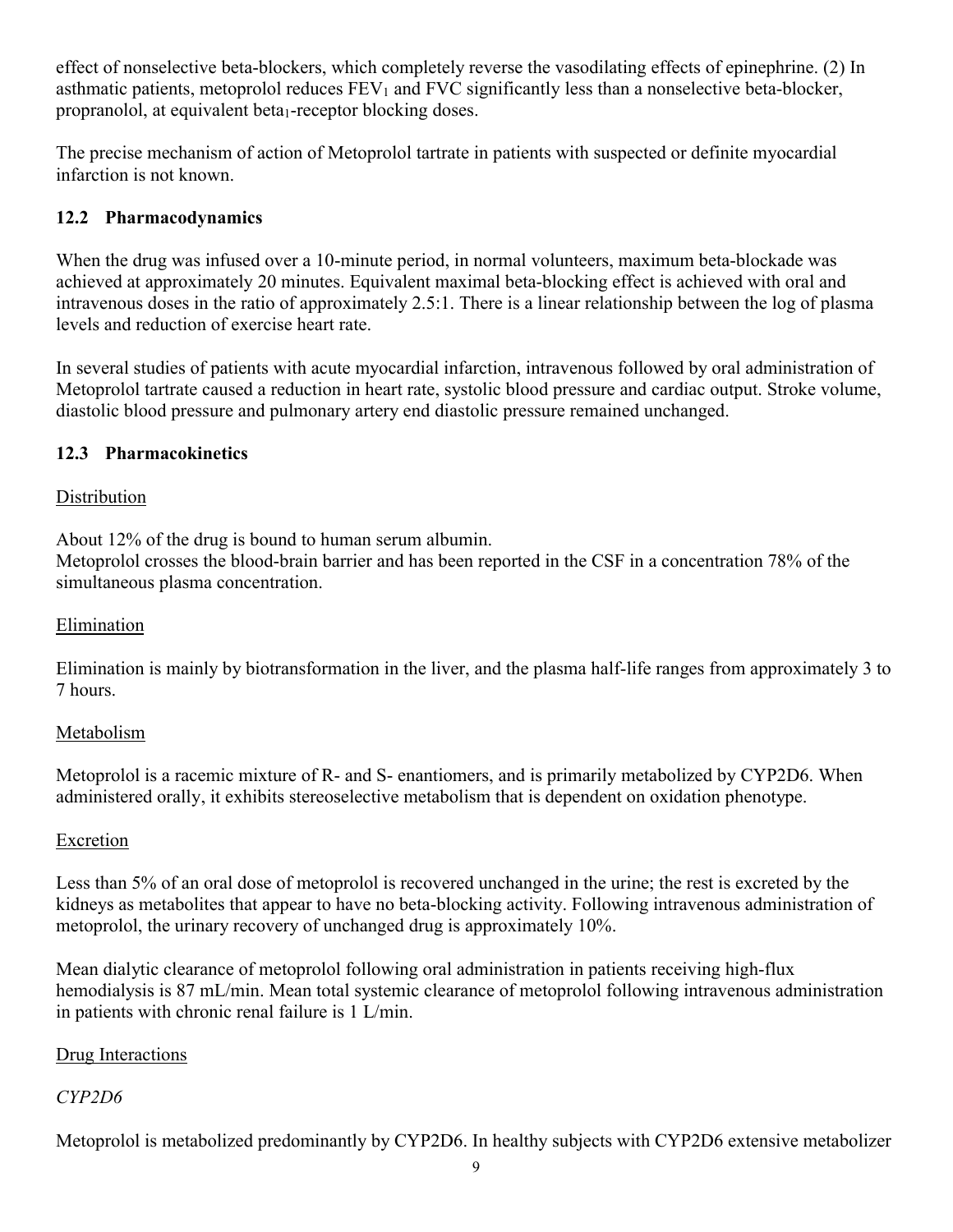phenotype, coadministration of quinidine 100 mg, a potent CYP2D6 inhibitor, and immediate-release metoprolol 200 mg tripled the concentration of S-metoprolol and doubled the metoprolol elimination half-life. In four patients with cardiovascular disease, coadministration of propafenone 150 mg t.i.d. with immediate-release metoprolol 50 mg t.i.d. resulted in steady-state concentration of metoprolol 2- to 5-fold what is seen with metoprolol alone. Extensive metabolizers who concomitantly use CYP2D6 inhibiting drugs will have increased (several-fold) metoprolol blood levels, decreasing metoprolol's cardioselectivity *[see Drug Interactions (7.2)]*.

# **12.5 Pharmacogenomics**

CYP2D6 is absent in about 8% of Caucasians (poor metabolizers) and about 2% of most other populations. CYP2D6 can be inhibited by several drugs. Poor metabolizers of CYP2D6 will have increased (several-fold) metoprolol blood levels, decreasing metoprolol's cardioselectivity.

# **13 NONCLINICAL TOXICOLOGY**

# **13.1 Carcinogenesis, Mutagenesis, Impairment of Fertility**

Long-term studies in animals have been conducted to evaluate the carcinogenic potential of metoprolol tartrate. In 2-year studies in rats at three oral dosage levels of up to 800 mg/kg/day (39 times, on a mg/m<sup>2</sup> basis, the daily dose of 200 mg for a 60 kg patient), there was no increase in the development of spontaneously occurring benign or malignant neoplasms of any type. The only histologic changes that appeared to be drug related were an increased incidence of generally mild focal accumulation of foamy macrophages in pulmonary alveoli and a slight increase in biliary hyperplasia. In a 21-month study in Swiss albino mice at three oral dosage levels of up to 750 mg/kg/day (18 times, on a mg/m<sup>2</sup> basis, the daily dose of 200 mg for a 60-kg patient), benign lung tumors (small adenomas) occurred more frequently in female mice receiving the highest dose than in untreated control animals. There was no increase in malignant or total (benign plus malignant) lung tumors, nor in the overall incidence of tumors or malignant tumors. This 21-month study was repeated in CD-1 mice, and no statistically or biologically significant differences were observed between treated and control mice of either sex for any type of tumor.

All genotoxicity tests performed on metoprolol tartrate (a dominant lethal study in mice, chromosome studies in somatic cells, a *Salmonella*/mammalian-microsome mutagenicity test, and a nucleus anomaly test in somatic interphase nuclei) and metoprolol succinate (a *Salmonella*/mammalian-microsome mutagenicity test) were negative.

No evidence of impaired fertility due to metoprolol tartrate was observed in a study performed in rats at doses up to 24 times, on a mg/m<sup>2</sup> basis, the daily dose of 200 mg in a 60-kg patient.

# **14 CLINICAL STUDIES**

In a large (1,395 patients randomized), double-blind, placebo-controlled clinical study, Metoprolol tartrate was shown to reduce 3-month mortality by 36% in patients with suspected or definite myocardial infarction.

Patients were randomized and treated as soon as possible after their arrival in the hospital, once their clinical condition had stabilized and their hemodynamic status had been carefully evaluated. Subjects were ineligible if they had hypotension, bradycardia, peripheral signs of shock, and/or more than minimal basal rales as signs of congestive heart failure. Initial treatment consisted of intravenous followed by oral administration of Metoprolol tartrate or placebo, given in a coronary care or comparable unit. Oral maintenance therapy with Metoprolol tartrate or placebo was then continued for 3 months. After this double-blind period, all patients were given Metoprolol tartrate and followed up to 1 year.